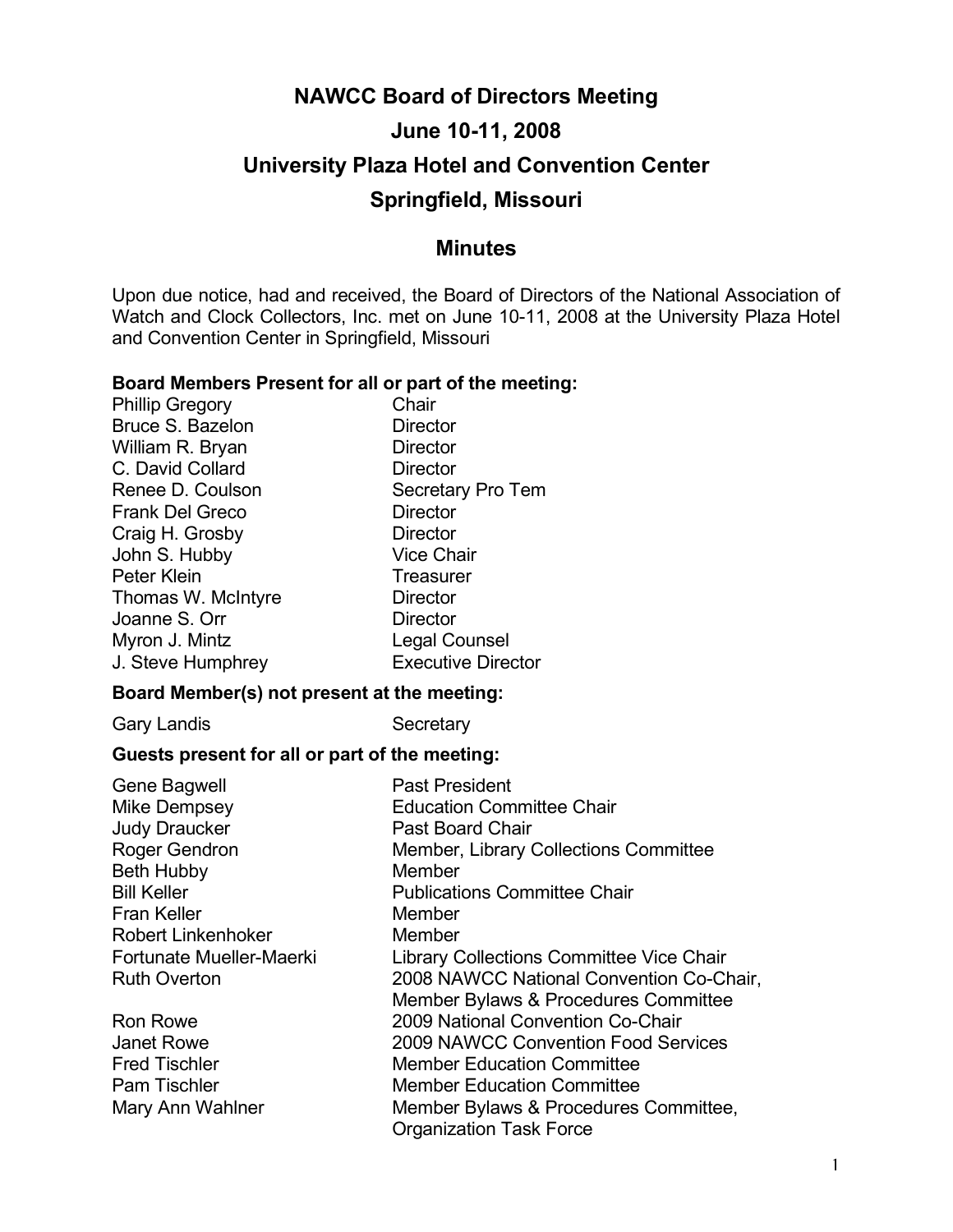# **Call To Order – Tuesday, June 10, 2008**

With a quorum established, Chair Gregory called the meeting of the Board of the National Association of Watch and Clock Collectors, Inc. to order at 8:10 a.m. The Chair welcomed those present.

**Secretary Pro Tem.** Chair Gregory stated that in the absence of Secretary Landis, Director Coulson has agreed to serve as Secretary Pro Tem. Hearing no objections, the appointment is confirmed by general consent. (2008-06-012)

Current action items were reviewed. Action items to be included on the December Board Meeting agenda will include Spot-A-Clock (Orr) and an updated, formalized Research Strategic Plan (Bryan).

**Motion**: Made by Director Del Greco, seconded by Director McIntyre; Since the Board will be involved in a number of discussions where it will need to maneuver its way towards consensus, I move that for this meeting Robert's Rule described on page 415 of its  $10<sup>th</sup>$ edition specifically prohibiting straw polls be suspended. Motion carried. Voting yea: Bazelon, Bryan, Collard, Coulson, Del Greco, Grosby, Hubby, Klein, McIntyre, Orr. Voting nay: None. Absent: Landis. (2008-06-013)

**Motion:** Made by Director Grosby, seconded by Treasurer Klein; WHEREAS, on December 8, 2007 the former officers of Chapter 185, Lindell V. Riddle #150074, Dr. Deborah L. Irvine #157487, Edward L. Parsons Jr. #129638, were requested to provide certain information to the Ethics Committee of NAWCC with respect to Chapter 185 finance and other Chapter 185 records and activities;

WHEREAS, the aforesaid former officers of Chapter 185, both failed to respond and refused to provide any information to the Ethics Committee of NAWCC;

WHEREAS, as a result of such failure to respond and refusal the Board of Directors of the  $NAWCC$ , on January  $30<sup>th</sup>$ , 20-08, expelled the aforesaid former officers, subject however, to a right to appeal such expulsion by providing notice of appeal forty-five (45) days prior to the June 10, 2008 Board of Directors meeting; and

WHEREAS, the aforesaid former officers of Chapter 185 elected not to exercise their right to appeal.

NOW THEREFORE, be it Resolved this  $10<sup>th</sup>$  day of June 2008, the aforesaid former officers of Chapter 185 are expelled from membership in NAWCC and as such are prohibited from applying for reinstatement as a member of NAWCC; and

RESOLVED FURTHER, the aforesaid expelled members are prohibited from attending or participating in any activity of the NAWCC or its chapters or affiliates, including but not limited to Chapter, Regional, Symposium, or National meetings or any library, internet, museum, or research activities.

Motion carried. Voting yea: Bazelon, Bryan, Collard, Coulson, Del Greco, Grosby, Hubby, Klein, McIntyre, Orr. Noting Nay: None. Absent: Landis. (2008-06-014)

**IHC 185 Management Action:** Vice Chair Hubby advised that the matter related to Board motion 2008-04-008 of April 30,2008 will be taken under consideration separately, and if applicable, with notice to individuals involved, followed by a future motion.

**Chapter 185 Charter Recall.** On April 18, 2008, following efforts by the Board to determine the status of the Internet Horology Chapter #185, its members who were found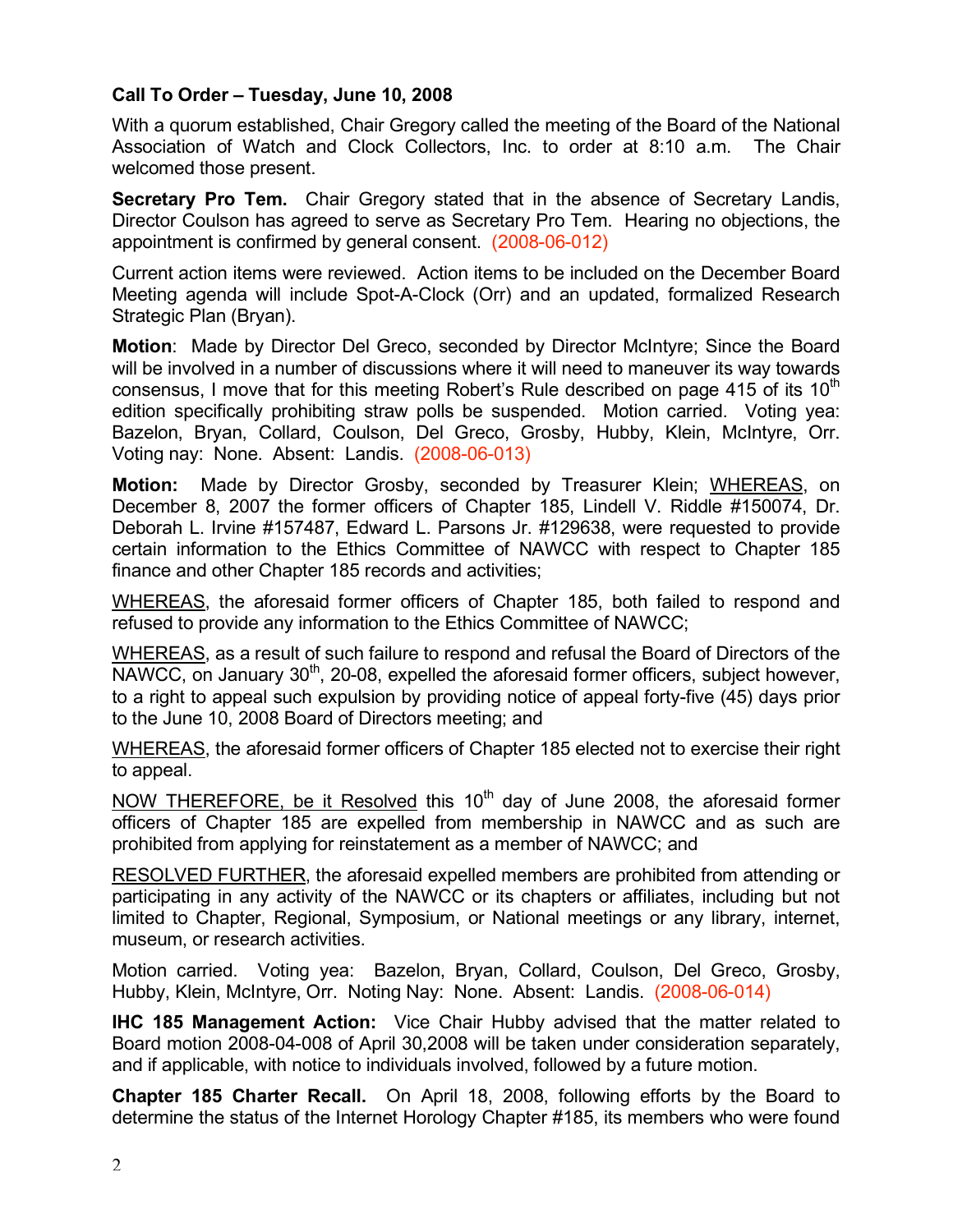to be current members of NAWCC were requested to vote regarding the dissolution of the chapter. A large majority of those voting (162 to 22) chose to dissolve the chapter, and those results reported to the membership on May 29, 2008. The notice is made part of these minutes by reference; a copy can be found here: http://www.nawcc.org/headquarters/bod/boddrafts.htm On the basis of this vote the following motion was proposed:

**Motion:** Made by Vice Chair Hubby, seconded by Treasurer Klein. Resolved, that having received an 88% majority vote of its members to dissolve the chapter, that the charter of the Internet Horology Chapter #185 be and is herewith recalled. Motion carried. Voting yea: Bazelon, Bryan, Collard, Coulson, Del Greco, Grosby, Hubby, Klein, McIntyre, Orr. Voting nay: None. Absent: Landis. (2008-06-015)

**Museum Collection Plan.** Director Bazelon presented the Museum Collection Plan to the Board. This plan has been developed by NAWCC staff and has been reviewed and recommended by the Museum Collections Committee. The document contains a museum mission statement, a statement of principal museum objectives and a vision for the collections. It serves as a policy umbrella for further museum collecting, a deaccession analysis of the collection and an important step towards AAM accountability. After discussion the following motion was proposed. The plan is made part of these minutes by reference; a copy can be found here:

http://www.nawcc.org/headquarters/bod/boddrafts.htm

**Motion:** Made by Director Bazelon, seconded by Director Collard. I move that the final draft of the NAWCC "Museum Collections Plan" be adopted as policy by the NAWCC. Motion carried. Voting yea: Bazelon, Bryan, Collard, Coulson, Del Greco, Grosby, Hubby, Klein, McIntyre Voting nay: None. Voting Present: Orr. Absent: Landis. (2008-06-016)

**Contact of lapsed members.** Executive Director Humphrey hired a firm to contact members who had not renewed membership. Based on data received, Director Del Greco did an analysis for presentation to the Board. Director Del Greco identified seven categories.

| $\mathbf{1}$ . | Angry with NAWCC     | 4.3% (NAWCC, Chapter or Regional)                                    |
|----------------|----------------------|----------------------------------------------------------------------|
| 2.             | Cost                 | 17.8% (fees too high)                                                |
| 3.             | Didn't fulfill needs | 18.0%                                                                |
| 4.             | Illness or age       | 8.2%                                                                 |
| 5.             | Will renew later     | 20.2%                                                                |
| 6.             | Lost interest        | 15.3%                                                                |
| $7_{\cdot}$    | <b>Miscellaneous</b> | 16.2% (all other responses that didn't fit into<br>above categories) |
|                |                      |                                                                      |

Of the contacts made by the firm, 20% of the members contacted have renewed their membership with NAWCC (to date).

Director Del Greco's Conclusions:

- 1. Look for ways to assist the Illness or age issue;
- 2. Lost interest is a battle due to people changing their hobbies and new technologies.
- 3. Must work on #1, angry with NAWCC. At times NAWCC, Inc. is blamed for an issue from a Regional or chapter level.  $\mp$
- 4. The NAWCC, Inc. must continue to educate the members as well as the public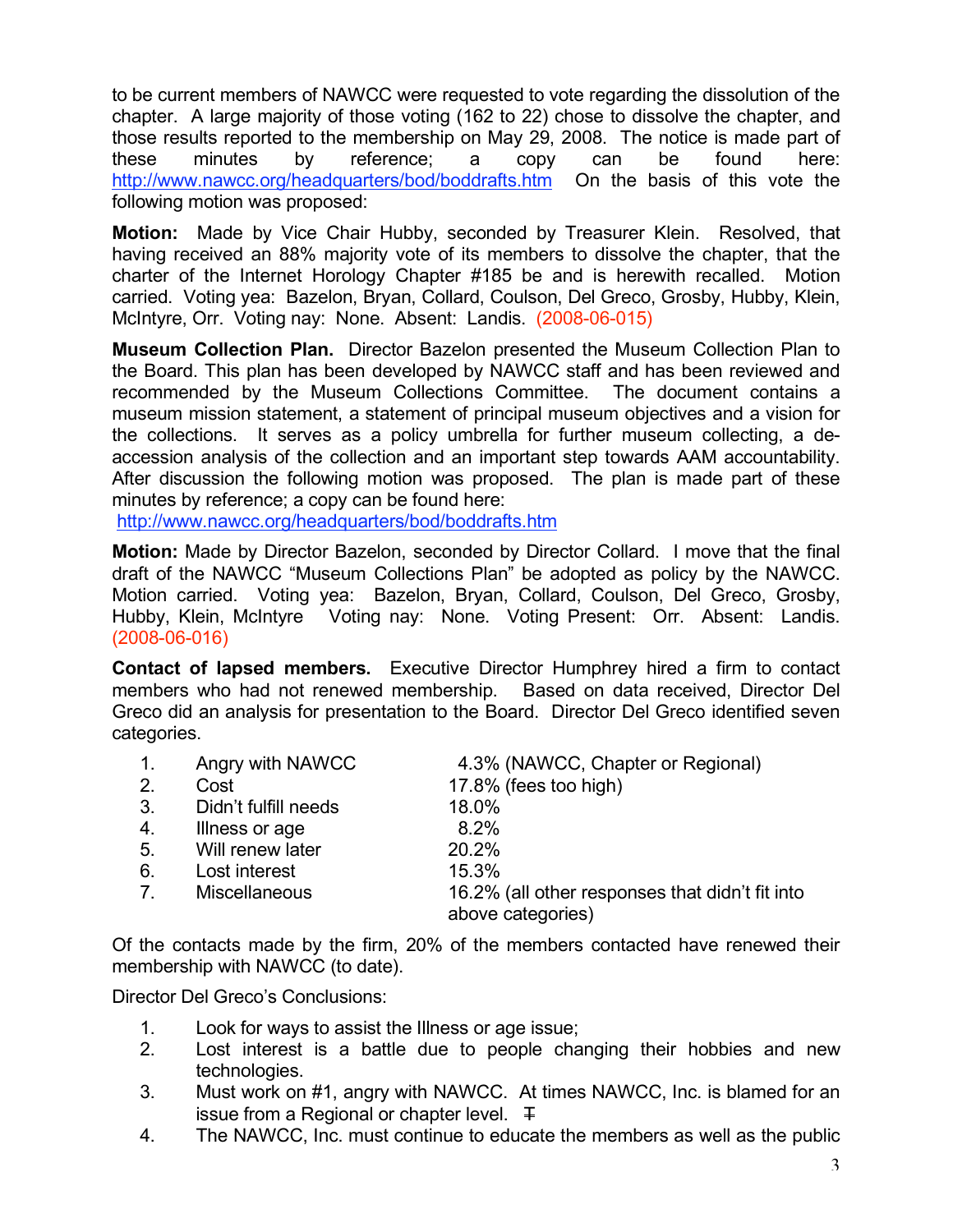on features and benefits of the NAWCC.

5. Many of the respondents were not chapter members, indicating Chapters are extremely important in membership retention efforts.

No action was taken on this agenda topic.

**Bylaws Change(s) Discussion.** Vice Chair Hubby discussed simplification of NAWCC's procedures and governance documents. He reported that the process should start with the Bylaws, which could benefit from a few changes and simplifications. He also stated there are two procedures by which the Bylaws can be changed, the first being the Board may approve a proposed change and then submit it to the membership for vote. The second is by petition from the members, which must be signed by at least 5% of then current membership of NAWCC. In both methods a 2/3 majority of those members voting is required for approval. The only query from members received to date by the Bylaws and Procedures committee has been with regard to chapter officer qualifications, which will be included in our review. The Bylaws and Procedures committee will provide the Board with a list of proposed changes for discussion, understanding that any changes desired must be formulated by no later than October this year to be included in the February ballot.

**Annual Audit Report.** The Finance Committee is required to review the auditor's findings during the annual audit of the NAWCC, Inc. The committee was pleased to see that the audit was satisfactory and no major exceptions were noted. It was learned that if the NAWCC's materials are organized in the form of the independent audit, it could reduce the cost of the audit. Executive Director Humphrey will search for volunteers to organize the materials in the audit format to cut the expenses of the annual audit.

**Motion:** Made by Treasurer Klein; seconded by Director Collard. I move that the NAWCC board approve the Independent Auditors Report for the fiscal year ended March 31, 2008, by Trout, Ebersole & Groff, LLP, Certified Public Accountants. Motion carried. Voting yea: Bazelon, Bryan, Collard, Coulson, Del Greco, Grosby, Hubby, Klein, McIntyre, Orr. Voting nay: None. Absent: Landis. (2008-06-017)

**Treasurer's Report.** Treasurer Klein presented the Treasurer's Report to the Board. He stated that currently the NAWCC, Inc.'s monies are invested in AA and AAA short-term maturities and will continue in these investments until the markets straighten out. Treasurer Klein stated NAWCC showed a surplus for fiscal year ending March 31, 2008 in the amount of \$188,500 before capital expenditures. Members' support responding to the annual appeal increased donations this year by 14% to a total of \$356,197.00. The Treasurer's Report is made part of these minutes by reference; a copy can be found here: http://www.nawcc.org/headquarters/bod/boddrafts.htm

**Motion**: Made by Director Del Greco, seconded by Director Grosby. I move that the Board accept the Treasurer's Report Motion carried. Voting yea: Bazelon, Bryan, Collard, Coulson, Del Greco, Grosby, Hubby, Klein, McIntyre, Orr. Voting nay: None. Absent: Landis. (2008-06-018)

**Motion**: Made by Treasurer Klein, second by Director Del Greco. I move that the NAWCC establish the Library Acquisition Fund, to be operated for the purposes of acquisition and conservation of books, periodicals, ephemera and other appropriate materials for the collection of the Library and Research Center; Further, that this authorization be incorporated in Article XI Section 6 of the Standing Rules as below written.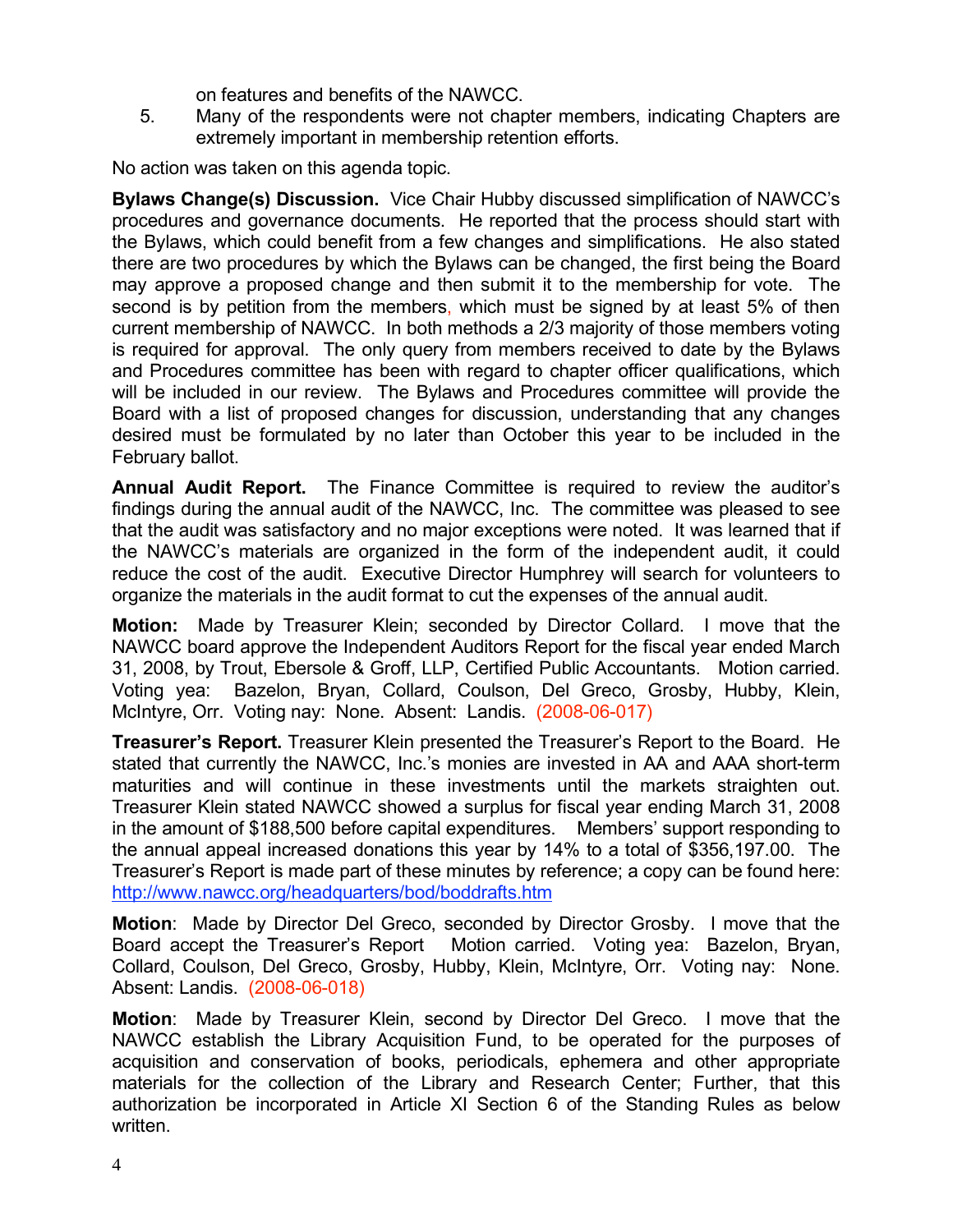# (g) **Library Acquisition Fund** *(Added June 10, 2008)*

The Board herewith establishes the Library Acquisition Fund to be operated for the purposes of acquisition and conservation of books, periodicals, ephemera and other appropriate materials for the collection of the Library and Research Center.

The Library Acquisition Fund will receive all proceeds from de-accession of collection objects and other monies that may be designated for the purposes of the fund. Such monies are to be placed in appropriate investments as determined by the Finance Committee of the Board working with the Executive Director and Staff in accordance with current approved investment policy, and will be properly recorded and records maintained to ensure the integrity of the fund. Interest earned shall automatically accrue to principal with no distinction made for purposes of fund management, except that fund status and interest earnings shall be reported periodically in accordance with NAWCC fund management policies.

Acquisition and conservation of the Library Collection shall be the principle objective of this fund, in accordance with Collections Development and Collections Management policies stated in Article V of these Standing Rules. Library Staff working with the Executive Director are responsible to use monies from the fund, subject to conditions established by the Library and Research Center Collection Plan.

Motion carried. Voting yea: Bazelon, Bryan, Collard, Coulson, Del Greco, Grosby, Hubby, Klein, McIntyre, Orr. Voting nay: None. Absent: Landis. (2008-06-019)

**Short-term investment of cash.** Treasurer Klein indicated there is cash in our checking accounts related to certain restricted funds that can be up to \$39,000. With authorization to invest in up to one-year certificates of deposit, the NAWCC can earn interest.

**Motion**: Made by Treasurer Klein, seconded by Vice Chair Hubby. I move that the NAWCC controller, jointly with the executive director, be authorized to invest available surplus funds from the following accounts: William Pritchard Fund; Midwest Regional Scholarship Fund; Library Acquisition Fund and Museum Acquisition Fund. The funds will be invested in certificates of deposit with the Commerce Bank of PA or other NCUA/FDIC-insured institutions for up to one (1) year in duration. Motion carried. Voting yea: Bazelon, Bryan, Collard, Coulson, Del Greco, Grosby, Hubby, Klein, McIntyre, Orr. Voting nay: None. Absent: Landis. (2008-06-020)

The meeting recessed for lunch at 12:00 pm. Chair Gregory announced that following lunch there would be a brief executive session for the purpose of discussing personnel matters, and the guests should consider returning to the meeting at 1:30 p.m.

The board resumed the meeting at 1:00 p.m.

**Motion:** Made by Treasurer Klein, seconded by Director Grosby, to go into Executive Session for the purpose of discussion of personnel matters. Motion carried. Voting yea: Bazelon, Bryan, Collard, Coulson, Del Greco, Grosby, Hubby, Klein, McIntyre, Orr. Voting nay: None. Absent: Landis. (2008-06-021)

The meeting was reconvened at 1:45 pm. Chair Gregory reported that no action was taken in Executive Session.

**Budget Discussion** – Led by Chair Gregory. Membership is declining almost a year ahead of analysis made in April 2007. The School of Horology did not operate in the black as was anticipated this past year. In fact, the School incurred more expenses than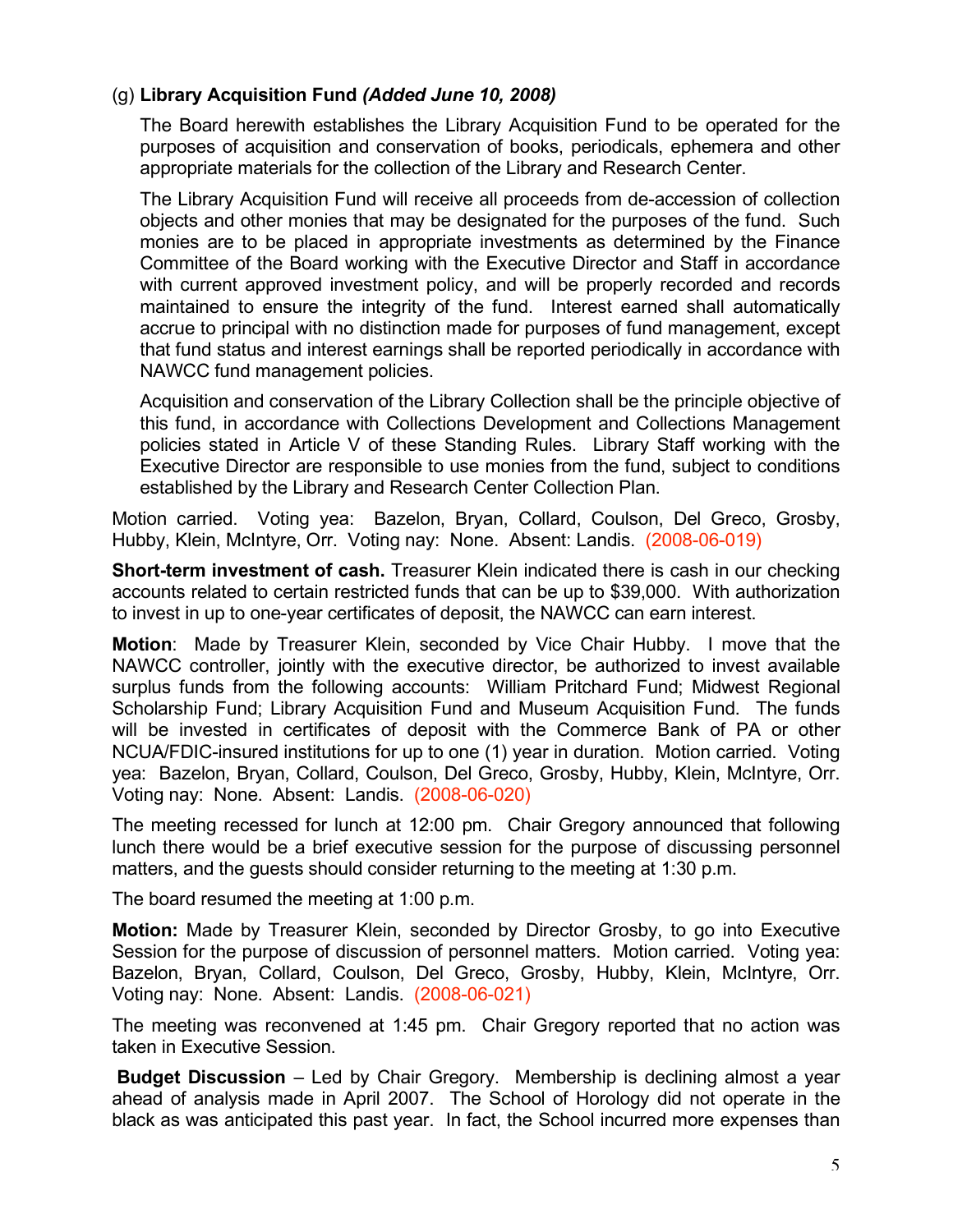predicted and negated some things we planned to do at the school. It does appear that Springfield, at this time, will return more than the budgeted \$30,000 surplus to National. Michigan's 2009 budget is predicated on \$30,000 surplus to National and looks comfortable based on where they are at present, with reasonable expectation of attendance. There is no inexpensive solution to heating and air conditioning problems we have been experiencing at the Museum. The board is challenged to look at alternative fund raising rather than a dues increase and was asked to report their suggestions at the December board meeting in Columbia.

**State and Federal Regulation Compliance.** Executive Director Humphrey stated that in order to be in compliance with state and federal regulations, the NAWCC must have certain policies and procedures in place including a document retention and destruction policy and a whistleblower policy.

**Document Retention and Destruction Policy.** The Sarbanes-Oxley Act addresses the destruction of business records and documents and turns intentional document destruction into a process that must be carefully monitored. A copy of the Document Retention and Destruction Policy is made a part of these minutes by reference; a copy may be found at: http://www.nawcc.org/headquarters/bod/boddrafts.htm

**Motion:** Made by Director Del Greco, seconded by Director McIntyre. Resolved: The board accepts the "Document Retention and Destruction Policy" as presented by the executive director on June 10. Motion carried. Voting yea: Bazelon, Bryan, Collard, Coulson, Del Greco, Grosby, Hubby, Klein, McIntyre, Orr. Voting nay: None. Absent: Landis. (2008-06-022)

**Whistleblower Policy.** The NAWCC is committed to lawful and ethical behavior in all of its activities and requires that its Board of Directors, employees and consultants (collectively, "NAWCC Persons") conduct themselves in a manner that complies with all applicable laws and policies. A standard Whistleblower Policy is proposed to be adopted in addition to the requirements stated in our governing documents and codes of ethical conduct, to be incorporated in the Employee Handbook. The Whistleblower Policy is made a part of these minutes by reference; a copy may be found at: http://www.nawcc.org/headquarters/bod/boddrafts.htm

**Motion**: Made by Director Del Greco, seconded by Treasurer Klein. Resolved: The board accepts the "Whistleblower Policy" as presented by the Executive Director on June 10, 2008. Motion carried. Voting yea: Bazelon, Bryan, Collard, Coulson, Del Greco, Grosby, Hubby, Klein, McIntyre, Orr. Voting nay: None. Absent: Landis. (2008-06-023)

**BOD Code of Ethical Conduct.** The Auditors asked that the Board of Directors Code of Ethical Conduct document be signed by each member of the board every two years and kept on file at National. Although the forms are in file at present, they are not current. Board members were provided updated Board Ethical Code of Conduct documents and were requested to sign and return to the Executive Director for file.

**Member Use of NAWCC Logo.** NAWCC now has a number of templates to protect the use of our registered trademark. The Member Code of Ethical Conduct permits NAWCC members to use NAWCC registered trademark logo, provided the word "member" is clearly shown.

**Capital Expenditures.** Two capital items were discussed; being repairs to the roof of NAWCC owned rental property and replacement of the telephone system at headquarters.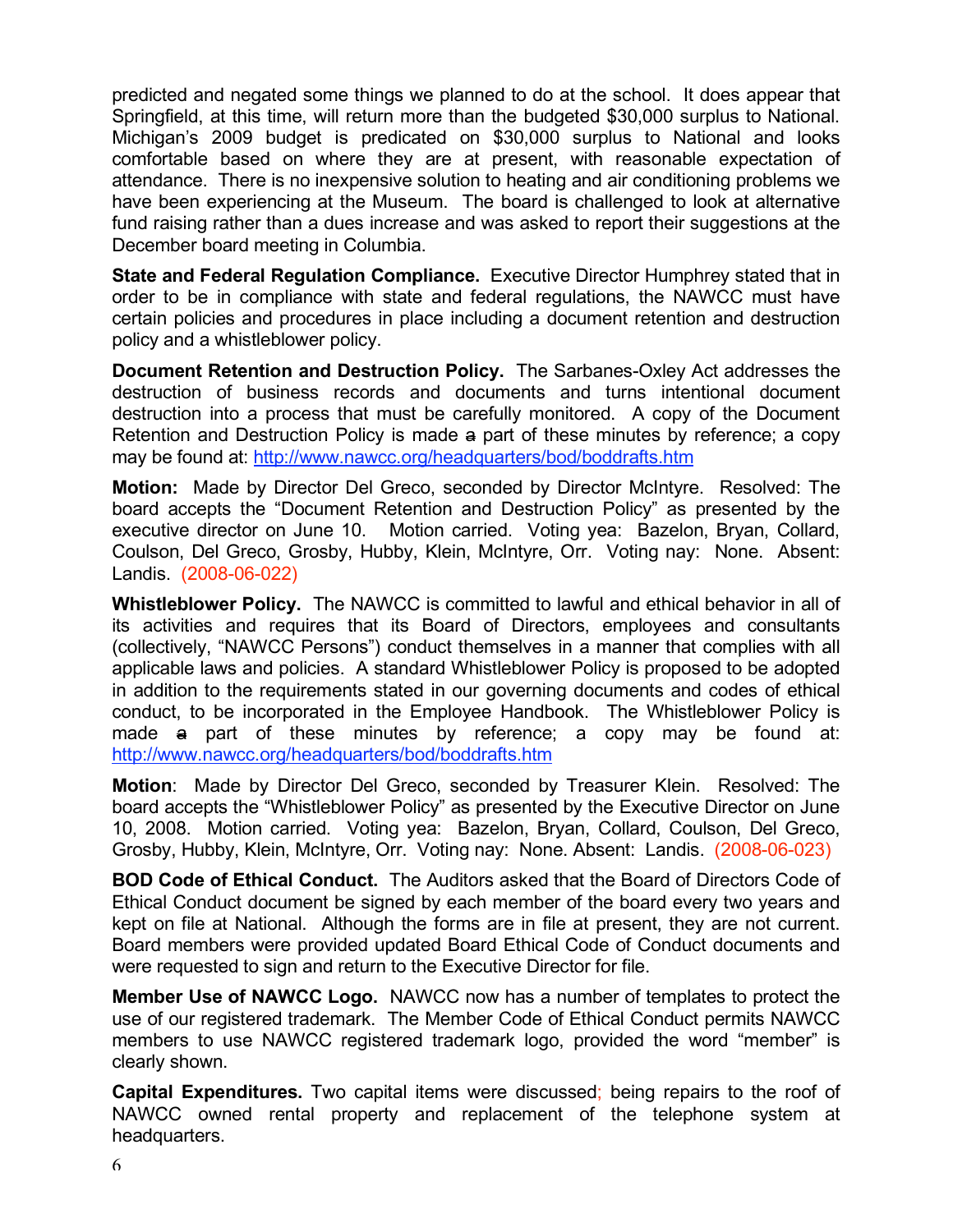**Rental Property Roof Repairs.** Executive Director Humphrey advised the Board of serious roof leakage on the NAWCC-owned rental house located at 558 Poplar Street. The roof condition had not been detected at the time of the FY 2009 budget preparation thus is now being requested for repair. Competitive bids were obtained for \$4,860 to replace the roof and will include a 20-year warranty and 7 years warranty on workmanship.

**Motion:** Made by Director McIntyre, seconded by Director Del Greco; to reduce budgeted capital for the School of Horology by \$4,000 and remove \$1,000 from reserves to provide \$5000 for replacement to the roof on rental property. Motion carried. Voting yea: Bazelon, Bryan, Collard, Coulson, Del Greco, Grosby, Hubby, Klein, McIntyre, Orr. Voting nay: None. Absent: Landis. (2008-06-024)

**Telephone System Replacement.** Executive Director Humphrey brought the board upto-date on the telephone and wireless systems at National headquarters. The service provider was changed for a projected savings of \$32,647 over the next five years. However, the systems are obsolete and no longer supported by the manufacturer; as phones need replaced they must be purchased on eBay. If a major failure occurs there is a real concern whether we will be able to replace needed parts. A systems consultant has determined it would cost \$26,000 for a new system. Since we do not have capital funds available in the FY 2009 budget the possibility of leasing was discussed.

**Motion:** Made by Director Del Greco, seconded by Director Grosby. Resolved, the Executive Director, at his discretion, may lease an Inter-Tel phone system and a Linksys Wireless connection from suitable providers. Motion carried. Voting yea: Bazelon, Bryan, Collard, Coulson, Del Greco, Grosby, Hubby, Klein, McIntyre, Orr. Voting nay: None. Absent: Landis. (2008-06-025)

**Membership Concerns.** Other topics discussed by ED Humphrey include time delay in international mailings; Director McIntyre said that the entire MART is on the eMART the same day it is published and many members are not aware of this. We need to transfer as many of our services to the Internet for our members' convenience. Discussion of offering an Internet Membership rate was held but no action was taken. The Internet Advisory Committee will look into this suggestion. ED Humphrey also said he is looking at obtaining non-horological member benefits, such as Hertz Rental Car, etc., which he will pursue and provide feedback to the Board.

**Motion**: Made by Director Del Greco, seconded by Director Collard, to go into Executive Session for the purpose of continuing discussion of personnel topics. Motion carried. Voting yea: Bazelon, Bryan, Collard, Coulson, Del Greco, Grosby, Hubby, Klein, McIntyre, Orr. Voting nay: None. Absent: Landis. (2008-06-026)

The meeting was reconvened at 5:15 pm. Chair Gregory reported that no action was taken in the Executive Session.

The meeting was recessed at 5:19 pm, to resume at 8:00 a.m. on Wednesday, June 11.

==================================================================

### **NAWCC Board of Directors – Board Meeting June 11, 2008**

Having ascertained the presence of a quorum, the NAWCC Board of Directors' meeting was reconvened by Chair Gregory at 8:00 a.m.

**Bulletin Suggestion.** Director Del Greco announced that the American Association of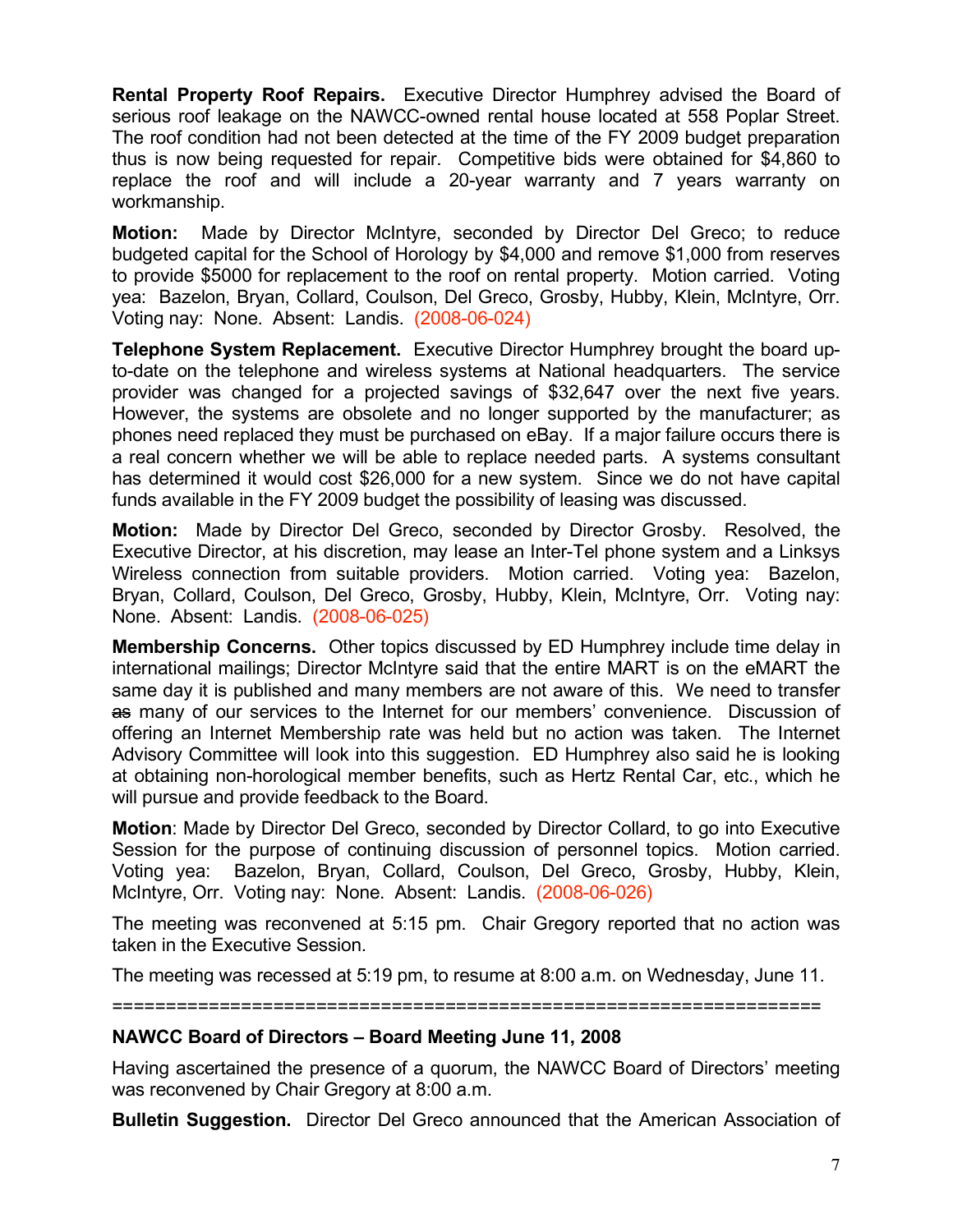Woodturners distributes a quarterly publication. He stated that the table of contents has sidebars showing their vision, mission and strategic plan statement. He suggested we consider doing something of this nature for our members.

**Committee Structure Study.** Director Collard provided an update for the board on the study of NAWCC's committee structure; one of three tasks the Board gave to the Organization Task Force created in December 2007. Director Collard reported that the Chapter Charter proposal was undertaken first (to be discussed later) but also informed the process of looking at the current committee structure has begun and two meetings held to date. It became apparent that some discussion and changes might occur at this meeting so the committee elected to await the outcome to ensure they were working on the same page as the Board. He indicated a proposed Committee Structure will be presented at the December Board meeting. Director Collard indicated that committee structure is a complicated issue and will take more time than anticipated.

**Chapter Charter Proposal.** Director Collard reported on the Chapter Charter Proposal status, first thanking the members of the Organization Task Force for serving on the committee. One of the first things reviewed was the NAWCC structure, which exposed areas needing improvement in order to achieve the strategic plan. As a result, the committee looked at the relationship of National and chapters first. It appears the NAWCC is being run from the bottom up, which is not bad, but the NAWCC is running a school, museum, library and business offices including the publications and at the same time individual chapters are not modeled to assist in these ventures. The committee thought that formalization of the relationship between National and the chapters would be a good way to start building a consensus for long term NAWCC survival. As a result, the committee sent out what the committee thought was a low-key cover letter and draft of a proposed chapter charter, which unfortunately resulted in a lot of misconceptions. A Question/Answer document is being formulated in order to clarify the Chapter Charter proposal. Director Collard will also be available at the Membership Annual Meeting and the Chapter Rep luncheon to clarify concerns of chapter members.

Director Collard opened the floor to solicit comments from the guests in the audience. Members Mike Dempsey, Roger Gendron, Bob Linkenhoker and Judy Draucker provided input to Director Collard and the board.

The meeting was recessed for break at 10:00 am, reconvening at 10:20 am.

**Annual Review of Codes of Ethical Conduct.** Chair Gregory asked for a volunteer to head a proposed Special Ethics Review Committee to conduct the required annual review of our Codes of Ethical Conduct. He indicated the review would include the Member Code of Ethical Conduct, Board of Directors Code of Ethical Conduct as well as the Employee Conduct and Work Rules section of the Employee Handbook. The volunteer chair would select the committee members and provide a timeline to the Board for completion of the review, with the committee to provide findings to the full Board in December. He also said the committee should provide an opinion of the performance of the Ethics Committee. Secretary Pro Tem Coulson volunteered for the task.

**Public Day Task Force Update.** Vice Chair Hubby provided a summary report of current and past activity regarding public day events including statistical data comparing all Regionals. The report is made part of these minutes by reference; a copy can be located at: http://www.nawcc.org/headquarters/bod/boddrafts.htm. Slightly lower membership signup and renewals was seen at those shows having a public day but that did not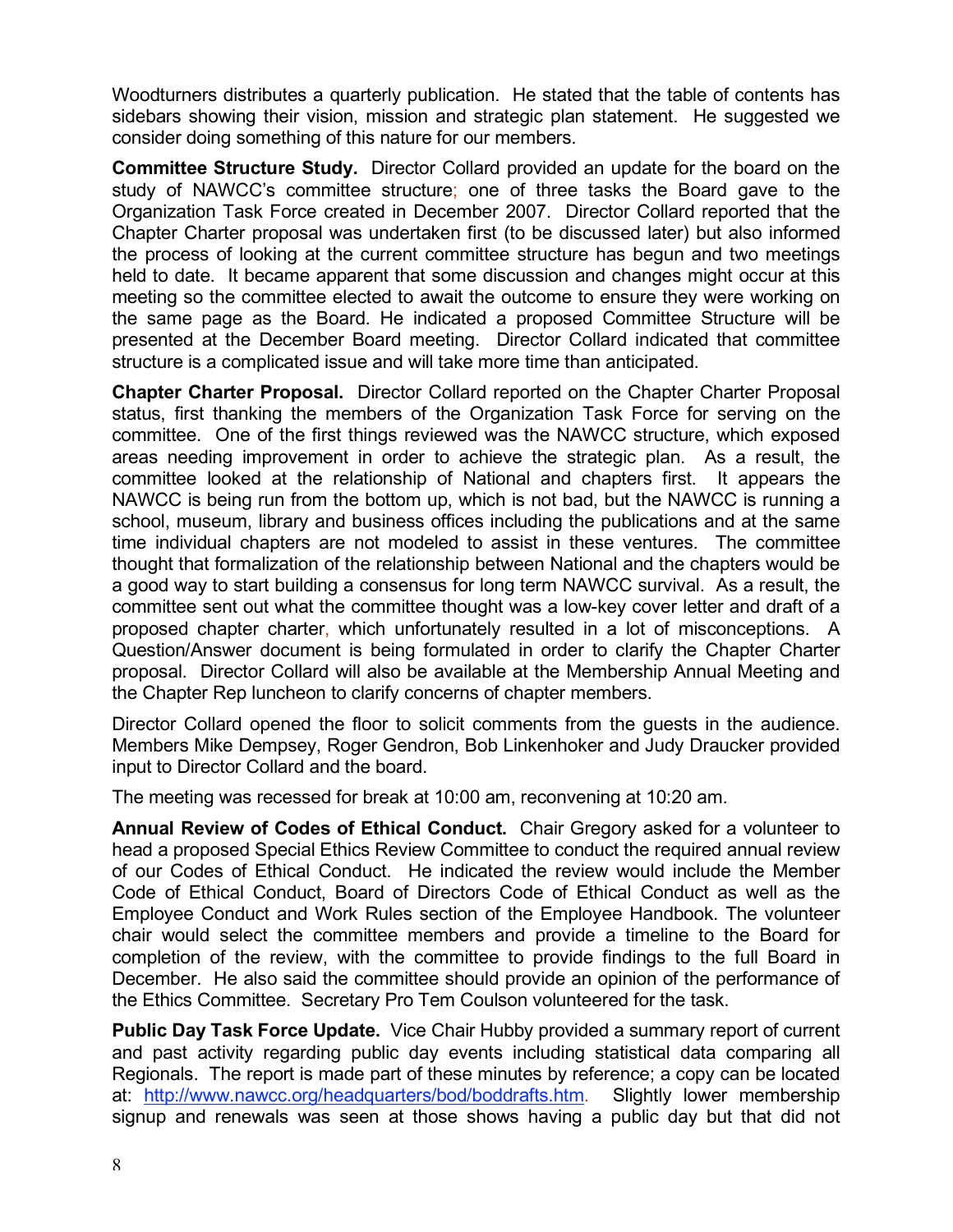include new memberships that occurred later as a direct result of attending. A new requirement to identify membership applications will help resolve that question. Following Board authorization of the Task Force in December 2007, the committee has worked to standardize the requirements to be met for holding a public day event as well as reporting requirements. Six requests for regional public days in 2008 and early 2009 have been received to date. Each regional requesting public day submits a proposal describing exactly what they plan to do, including how they will provide publicity, educational efforts to be offered, etc. A package is provided to the Regional hosts requesting a Public Day which includes the information we need returned after the regional to see how it affects the Regional and the NAWCC as a whole. New requirements requested include obtaining names and addresses of the persons from the public, starting with Rocky Mountain (August) Mid-West (August) and Great Lakes (September) Regionals. Also as mentioned before all public day entrants are required to receive a NAWCC membership application, on which we are asking that the forms identify the regional so National can determine where the member came into contact with the NAWCC. No action was taken.

**New Internet-Based Chapter.** Vice Chair Hubby discussed the potential formation of a new internet-based chapter, effectively as a replacement for chapter #185, whose charter was recalled yesterday. A group of persons from chapter 185, has grown and formed a group called Global Horology with a message board that is active and has just over 300 people signed up – roughly 90% being NAWCC members and 10% non-members. They formed with the intent to become a chapter of NAWCC. Bylaws have been written and they are working on a final set with the intent to submit an application to become a Chapter of the NAWCC. Vice Chair Hubby proposes they submit an electronic petition with a list of members with IP address included to National. Headquarters will verify these people are NAWCC members and then email each for verification they signed the petition for formation of the chapter. The procedure normally goes through the M&P committee, but can go through the board chair, which is the method being used for the potential Internet chapter request. No action taken.

The meeting was recessed for lunch at 12:00 pm and reconvened at 1:00 pm.

**2008 Ward Francillon Time Symposium Budget.** Director McIntyre, Symposium Committee Chair, presented the budget on behalf of Bill Ellison, 2008 Ward Francillon Time Symposium on Electrical Horology Chair. The symposium will be held in Springfield, Illinois October 23-25, 2008**.** The budget, with income in the amount of \$12,150.00 will show a small figure over breakeven after expenses (+\$160.00). The symposium budget is made part of these minutes by reference, a copy may be located at: http://www.nawcc.org/headquarters/bod/boddrafts.htm.

**Motion:** Made by Director Bazelon, seconded by Secretary Pro Tem Coulson. I move that the 2008 Ward Francillon Time Symposium budget be approved as presented. Motion carried. Voting yea: Bazelon, Bryan, Collard, Coulson, Del Greco, Grosby, Hubby, Klein, McIntyre, Orr. Voting nay: None. Absent: Landis. (2008-06-027)

**Internet Advisory Committee Status.** Director McIntyre brought the board up-to-date on efforts of the Internet Advisory Committee. In a previous electronic meeting, the board appointed Dennis Radage chair of the Internet Advisory Committee; its purpose to provide resources to the ED by way of gathering information and analysis of software available and services provided on the Internet. Mr. Radage has done a good job at organizing and getting this going. The first project grew out of the fact that Mr. Radage had been chair of the program committee for a short time before coming to this committee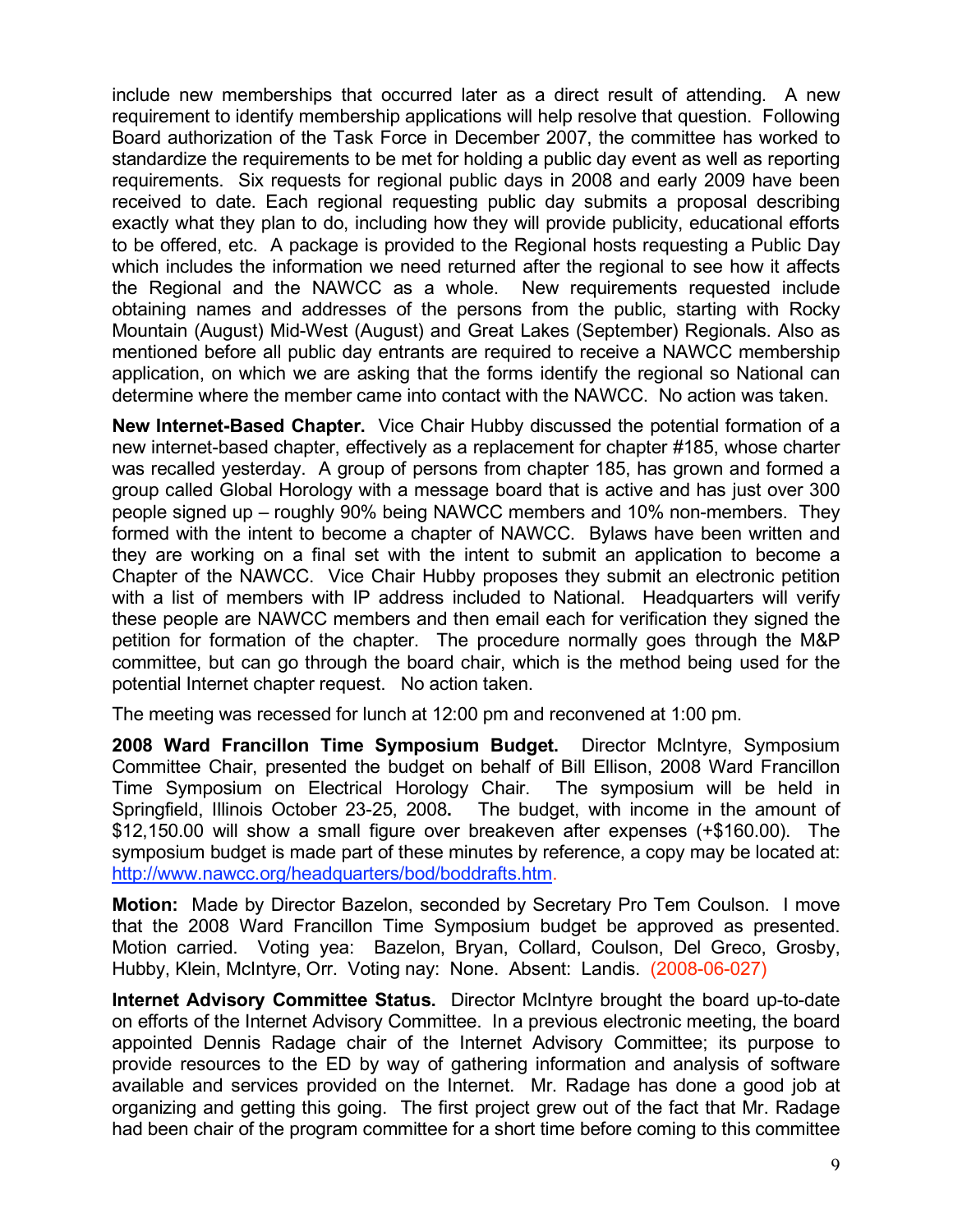and was heavily engaged in providing video on line. This is an example of one of the projects being discussed. Present activities include an analysis of what is currently available on the Internet via the NAWCC, by way of chapters, and direct resources beyond that which are on or associated with our message board. Member Sam Kirk is cataloging tools and resources available. Director McIntyre is currently gathering resources to provide a catalog on what we can do using the new software projects currently under way. There are currently eight members on the committee. Director McIntyre requested all board members go to the NAWCC Message board and read what is going on with the 7000 subscribers, noting this is one of if not the greatest horological research websites available. No action was taken.

**2009 NAWCC National Convention.** Ron Rowe, Chairman of the 2009 Michigan National, presented information about the convention and responded to questions from the Board. The 2009 National Convention budget was approved at the May electronic meeting of the Board. Summary: Educational Lectures include 12 programs at present with 4 aimed at the public on Saturday. The set up will be very traditional and similar to the 2008 National Convention. Included will be Children's programs as well as local residents' exhibit items to develop excitement with the public. The online software package will not be available so 2009 will use old registration program. Encourage special interest groups – some rooms available and Secretary Landis will support the 2009 National in locating commercial entities to provide products to the members and public, using other space available at the convention site.

**2010 National Convention Status.** Chair Gregory reported that Executive Director Humphrey, Member Joe Cohen and he have been working on the 2010 NAWCC National Convention. First desire is to have the National in the vicinity of Columbia to expose more of our members to the Museum, Library and School of Horology. The York Fairgrounds would be the site for the convention and would also be the site for Chapter and Committee meetings. We would be able to use the new Toyota Center – 74,000 sq. feet for the Mart, and would use another building(s) for the Chapter and Committee meetings. If the field suitcase workshop committee would agree, they could hold their courses at the School of Horology. Chair Gregory said they were not finished with negotiations so no action is requested at this time. Counsel Mintz commented he would be very much in favor of having the National in the York area to introduce members to the Association's library, museum, school and headquarters' staff.

**Lecturer Compensation.** Historically there has been no consistency of what National Conventions offer lecturers as comps for their time and expertise. After much discussion, Chair Gregory requested a straw vote of the Board to see if there was a consensus on what to offer speakers. The straw vote showed one registration, two nights room expense and one banquet would be appropriate. This best practice will be available to host chapters in the future. If featured speaker, the comps may change.

A Convention Committee (or single person) is needed for exploratory work for future conventions and leadership to try to do new things.

**Motion:** Made by Director Del Greco to table the discussion. Seconded by Treasurer Klein. Not being debatable, the vote was taken. Motion carried. Voting yea: Bazelon, Bryan, Coulson, Del Greco, Grosby, Hubby, Klein, McIntyre, Orr. Voting nay: Collard, Gregory. Absent: Landis. (2008-06-028)

The meeting was recessed for break at 3:00 pm. Upon reconvening at 3:20 pm, Chair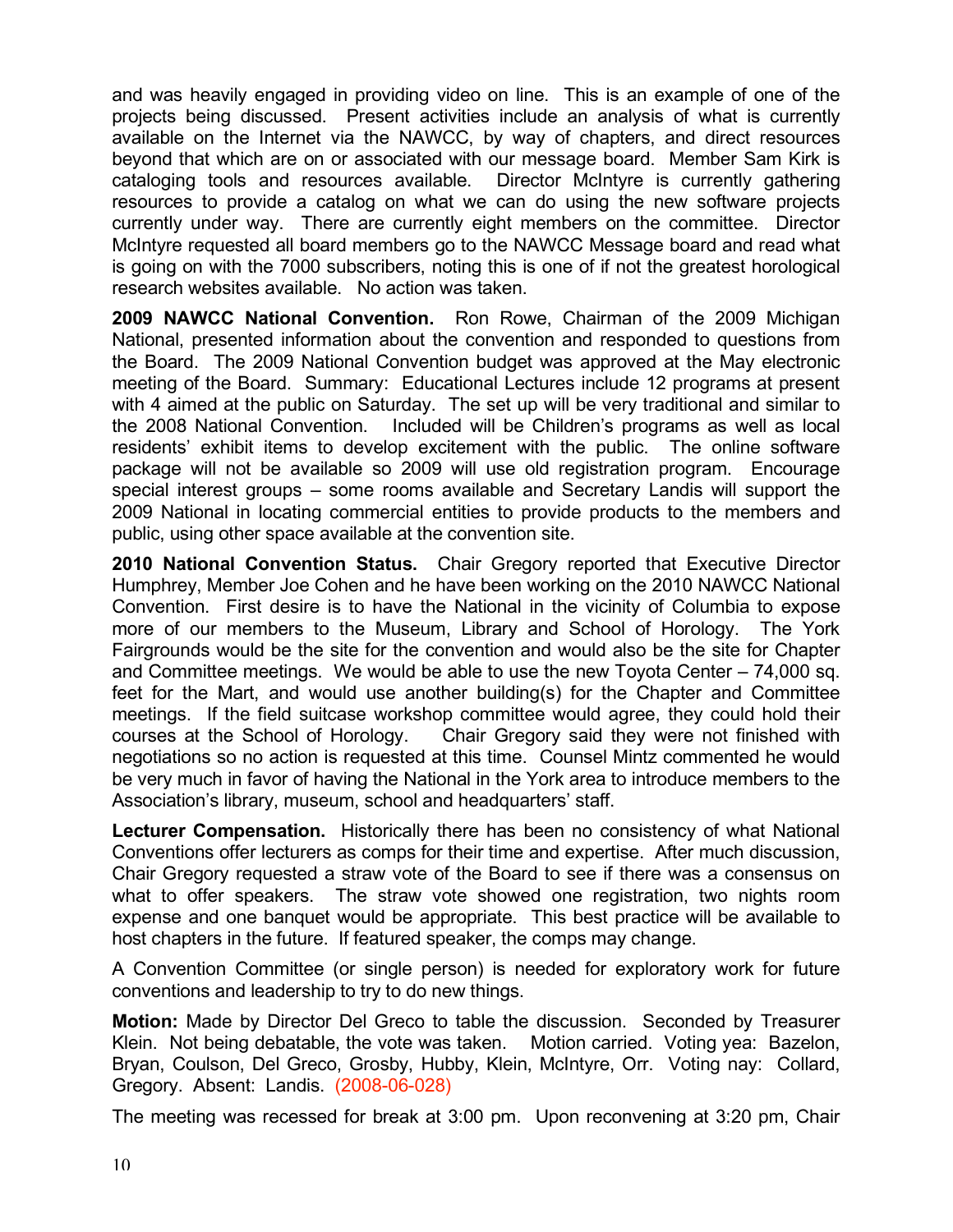Gregory recognized Past President Gene Bagwell in the audience.

**Electronic Meeting Procedures.** Chair Gregory had previously requested Vice Chair Hubby and Director Del Greco for alternatives to make our electronic meetings more effective and timely.

Director Del Greco stated Robert's Rules of Order says electronic meetings are inappropriate, being that it is impossible to follow the rules of a land meeting including having more than one motion on the floor at the same time. Additionally, the Chair has little control of the electronic meeting in terms of who is speaking or how often they speak nor does he know if he has the full board involved and that they are informed. If we want to continue with electronic meetings board members must be responsive and decisive.

Vice Chair Hubby provided a draft of a revised meeting proposal that would enable longer Board consideration of matters prior to their being placed on the agenda, then a shorter time for the formal meeting and voting. He noted that it is a commitment of the Board to maintain transparency of our actions, thus the members need to be informed of and be able to provide comments on all matters taken up by the Board. It is thus necessary to have sufficient notice and formal discussion time to enable that to happen. Also, that it is a requirement of the Board Code that all board members are obligated to participate in the electronic meetings as well as physical meetings.

After hearing both proposals, Chair Gregory requested Vice Chair Hubby and Director Del Greco to develop a consensus on procedure. If a consensus cannot be reached, each should post their proposals for the Board to review and discuss. No action taken.

**Software Implementation Update.** ED Humphrey reported that the IMIS software upgrade with Internet interface is scheduled for mid-July on line with new member sign up. Member billing and member login (how to get to your account) implemented in IMIS will be available in middle of July. Integration with the website should be available to the membership by the end of July for log in, to pay dues, update personal information and check boxes to select what materials you wish to receive (emails, etc.). The update will permit the Board and committees to have a website community! The new look was shown to the Board. Main headings will include horology central, education, museum/library, publications and member central. Once a selection is made, all choices will appear on the left hand side of the screen. Every page will include a search box, how to give a gift, how to go to the gift shop and how to contact us. More discussion is needed to decide what to offer the members as convenience services, such as joining or renewing their chapter members on site when paying dues. No action taken.

**Motion**: Made by Director Del Greco, seconded by Secretary Pro Tem Coulson. Resolved, the current Membership and Publicity committee is dissolved, and is replaced by two separate operational committees reporting to the executive director:

1. Membership Growth, Benefits, and Services Committee, having the following initial responsibilities, to be updated as needed by the executive director:

Member surveys and demographics Member benefits and services New member packets Member recruitment initiatives Recruitment awards and incentives Membership retention initiatives Membership publicity